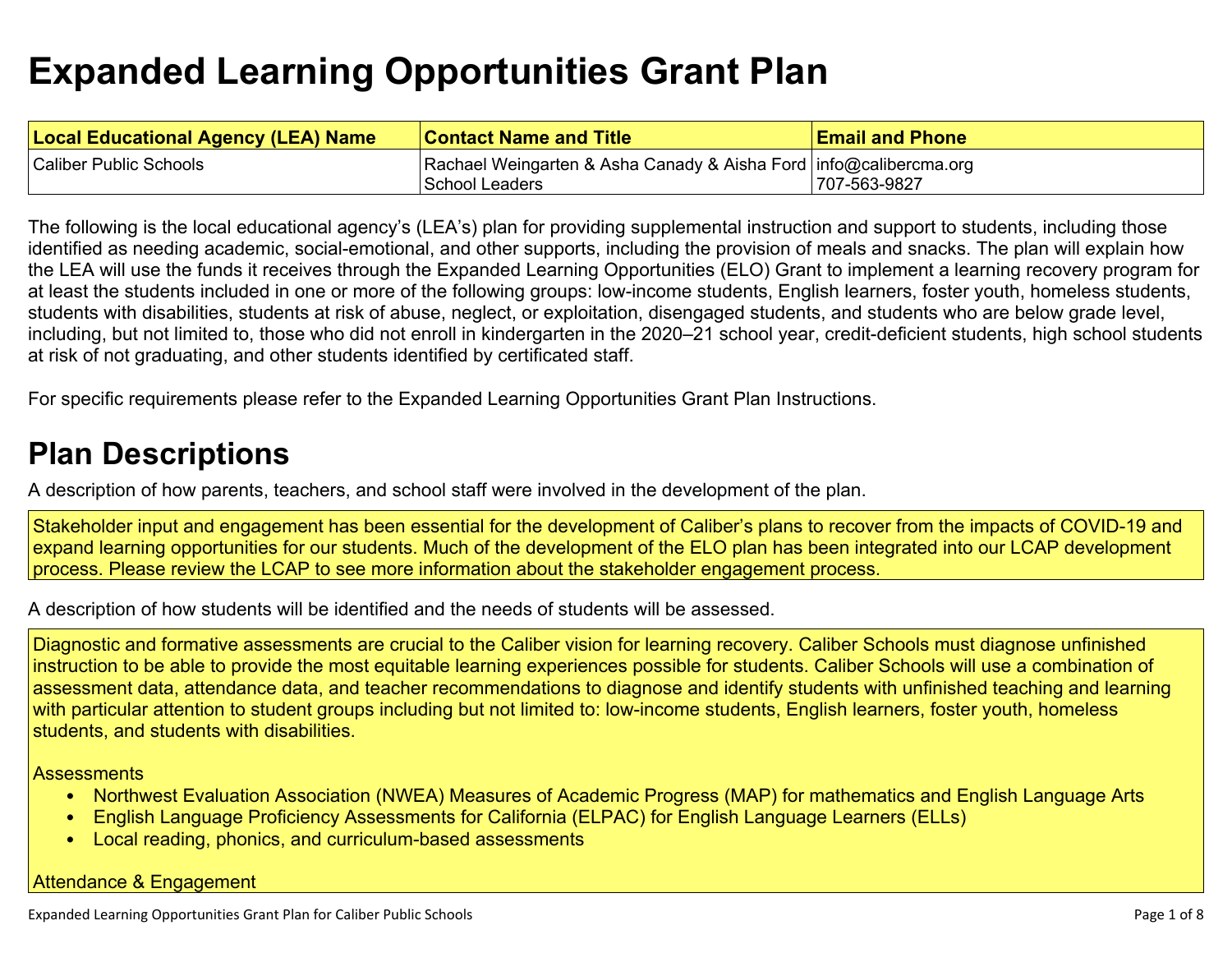Students who have been chronically absent and/or disengaged during 2020-21 school year

Teacher & Staff Recommendations

 Teachers and staff will work with grade level teams to identify students who have the highest needs and would benefit most from expanded learning opportunities.

A description of how parents and guardians of students will be informed of the opportunities for [supplemental](#page-6-3) instruction and support[.](#page-6-3)

Parents and Guardians will be informed of the opportunities in End of Year Parent Teacher Conferences, Family Meetings and in our whole school newsletter.

A description of the LEA's plan to provide [supplemental](#page-6-4) instruction and support[.](#page-6-4)

Tier 1 Support (Implemented School-Wide and/or Available for All Students)

Extending instructional learning

Caliber's school year already provides 10 additional instructional days above the 175 required for charter schools for a total of 185 days. Tier 2 Support (Targeted for Specific Students Based on Their Needs)

Accelerating progress to close learning gaps

Caliber Schools will provide targeted, academic summer school programs. Our goal is to address some of the learning gaps of the 2020-21 school year by providing summer school for students who teachers have identified need it the most. Teachers will work within their grade level teams to identify students in their grade level who they recommend for summer school. For summer 2022, we hope to improve and expand programming based on our experience implementing summer programming in 2021.

Finally, Caliber Schools will accelerate progress to close learning gaps through the implementation, expansion, or enhancement of learning supports. We will hire additional paraprofessionals and interventionists to deliver more small group learning supports for more students during the school day and after school. We will also hire additional staff to lead learning recovery programs for Math, ELA, and designated ELD. The learning recovery program lead will be responsible for selecting and adapting intervention materials, training teachers and paraprofessionals to deliver interventions, and monitoring progress of students throughout the year.

Integrated student supports

Caliber Schools has a robust team of SEL and Mental Health professionals (funded by other other sources) who will provide integrated student supports to address other barriers to learning, such as the provision of health, counseling, or mental health services, access to school meal programs, before and after school programs, or programs to address student trauma and social-emotional learning, or referrals for support for family or student needs.

Student meal program

Caliber Schools has a student meal program that offers free breakfast, lunch, snack (after school), and supper (after school) to all students who choose to participate. The program is funded by other sources.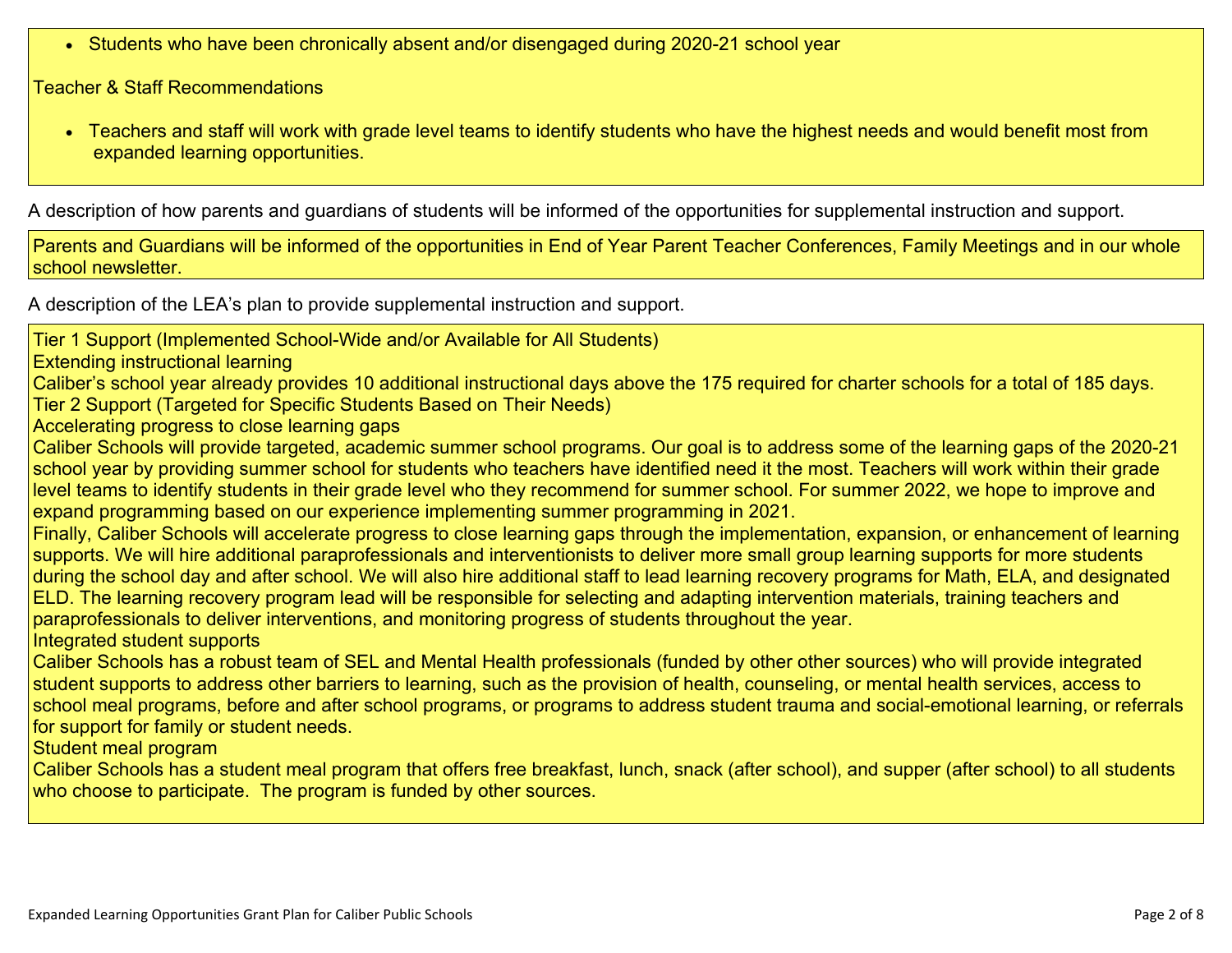# **[Expenditure](#page-7-0) Pla[n](#page-7-0)**

The following table provides the LEA's expenditure plan for how it will use ELO Grant funds to support the supplemental instruction and support strategies being implemented by the LEA.

| <b>Supplemental Instruction and Support Strategies</b>                                                                                                    | <b>Planned Expenditures</b>                                                                                                                                                                                              | <b>Actual Expenditures</b>                                  |
|-----------------------------------------------------------------------------------------------------------------------------------------------------------|--------------------------------------------------------------------------------------------------------------------------------------------------------------------------------------------------------------------------|-------------------------------------------------------------|
| Extending instructional learning time                                                                                                                     | 185 day school year:<br>funded out of General<br>Fund 2021 Summer<br>School Program (full<br>scale): \$90,000                                                                                                            | [Actual expenditures will<br>be provided when<br>available] |
| Accelerating progress to close learning gaps through the implementation, expansion,<br>or enhancement of learning supports                                | Learning recovery / ELD<br>program leader (IC level) :<br>\$100,000 4 content-<br>specific interventionists (1<br>math + $2$ ELA) : \$290,000<br>1 paraprofessional aide to<br>support intervention<br>efforts: \$55,000 | [Actual expenditures will<br>be provided when<br>available] |
| Integrated student supports to address other barriers to learning                                                                                         | Funded through other<br>sources                                                                                                                                                                                          | [Actual expenditures will<br>be provided when<br>available] |
| Community learning hubs that provide students with access to technology, high-speed<br>internet, and other academic supports                              | Students already have 1:1<br>technology access funded<br>through other sources                                                                                                                                           | [Actual expenditures will<br>be provided when<br>available] |
| Supports for credit deficient students to complete graduation or grade promotion<br>requirements and to increase or improve students' college eligibility | n/a                                                                                                                                                                                                                      | [Actual expenditures will<br>be provided when<br>available] |
| Additional academic services for students                                                                                                                 | n/a                                                                                                                                                                                                                      | [Actual expenditures will<br>be provided when<br>available] |
| Training for school staff on strategies to engage students and families in addressing<br>students' social-emotional health and academic needs             | Funded through other<br>sources                                                                                                                                                                                          | [Actual expenditures will<br>be provided when<br>available] |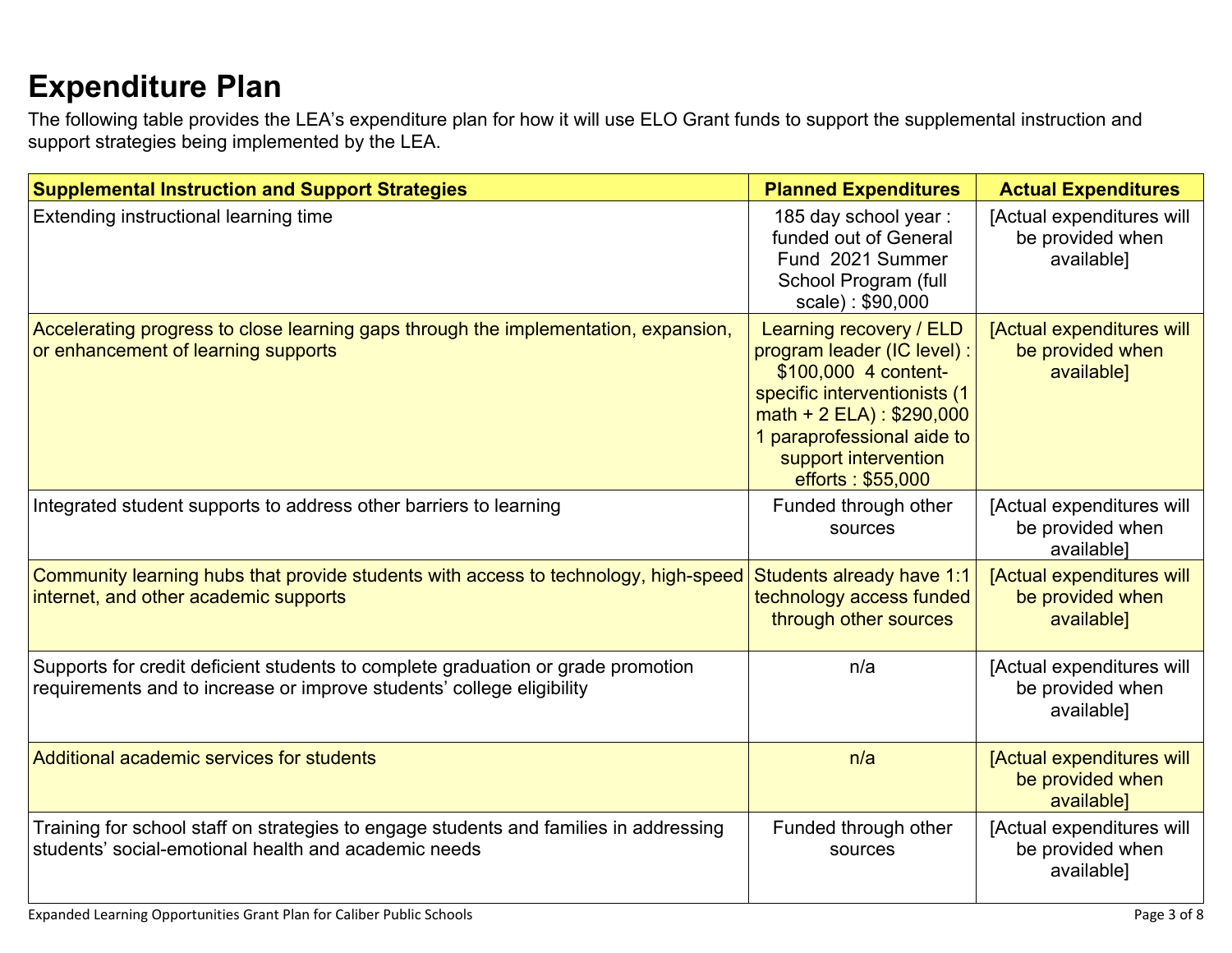| <b>Supplemental Instruction and Support Strategies</b> | <b>Planned Expenditures</b> | <b>Actual Expenditures</b>                                         |
|--------------------------------------------------------|-----------------------------|--------------------------------------------------------------------|
| Total Funds to implement the Strategies                | \$535,000                   | <b>[Actual expenditures will</b><br>be provided when<br>available] |

A description of how ELO Grant funds are being [coordinated](#page-7-1) with other federal Elementary and Secondary School Emergency Relief Funds [received](#page-7-1) by the LEA.

All activities of the school (whether funded by Federal sources such as ESSER or State sources such as this ELO Grant) are coordinated through the school's LCAP planning process to ensure the maximum leverage and impact of scarce school resources.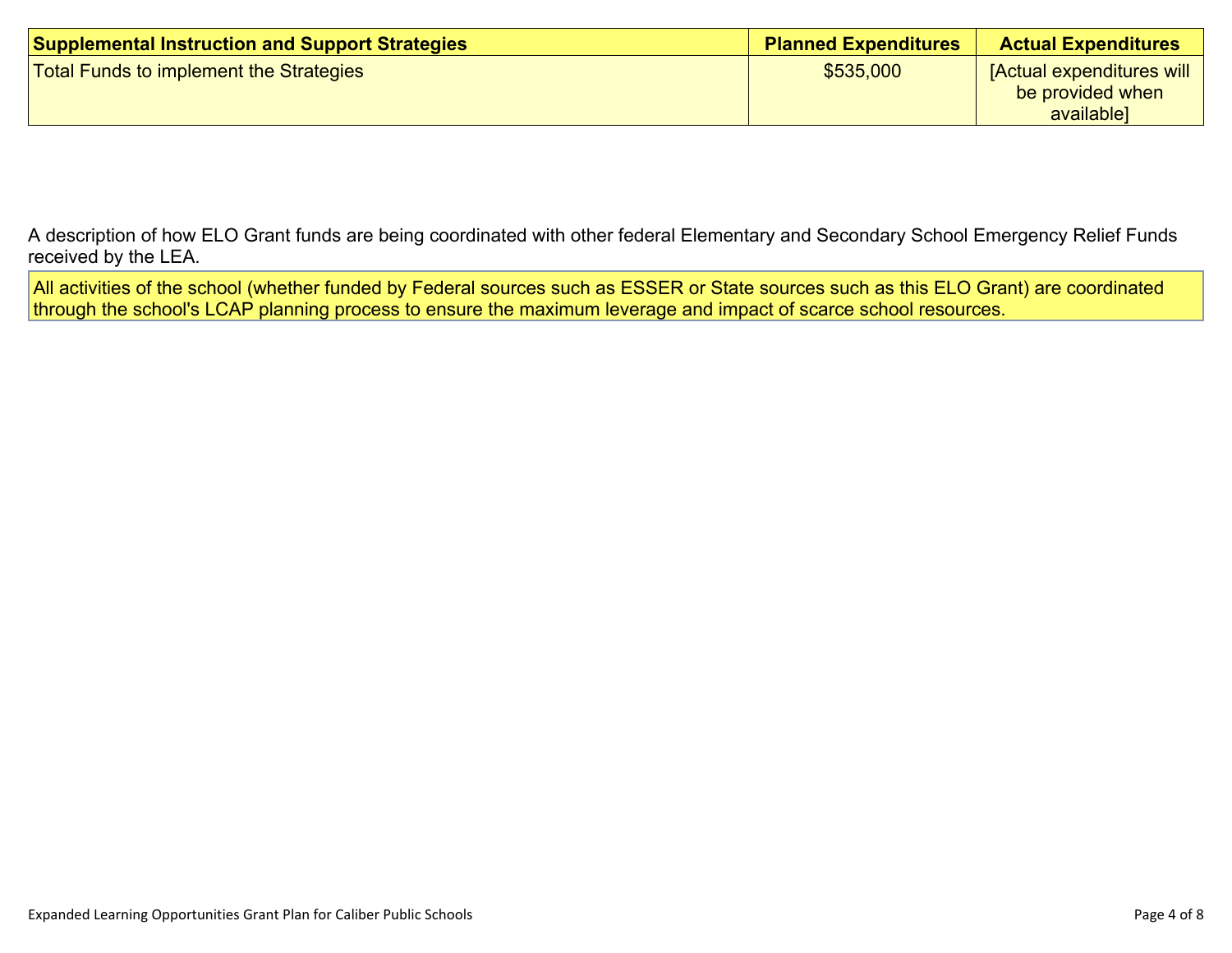### <span id="page-4-0"></span>**Expanded Learning Opportunities Grant Plan Instructions: Introduction**

The Expanded Learning Opportunities Grant Plan must be completed by school districts, county offices of education, or charter schools, collectively referred to as Local Educational Agencies (LEAs), that receive Expanded Learning Opportunities (ELO) Grant funds under California *Education Code* (*EC*) Section 43521(b). The plan must be adopted by the local governing board or body of the LEA at a public meeting on or before June 1, 2021, and must be submitted to the county office of education, the California Department of Education, or the chartering authority within five days of adoption, as applicable. The plan must be updated to include the actual expenditures by December 1, 2022.

For technical assistance related to the completion of the Expanded Learning Opportunities Grant Plan, please contact *[ELOGrants@cde.ca.gov](mailto:ELOGrants@cde.ca.gov).*<mailto:lcff@cde.ca.gov>

# **Instructions: Plan Requirements**

An LEA receiving ELO Grant funds under *EC* Section 43521(b) is required to implement a learning recovery program that, at a minimum, provides supplemental instruction, support for social and emotional well-being, and, to the maximum extent permissible under the guidelines of the United States Department of Agriculture, meals and snacks to, at a minimum, students who are included in one or more of the following groups:

- low-income.
- English learners,
- foster youth,
- homeless students,
- students with disabilities.
- students at risk of abuse, neglect, or exploitation,
- disengaged students, and
- students who are below grade level, including, but not limited to, those who did not enroll in kindergarten in the 2020–21 school year, creditdeficient students, high school students at risk of not graduating, and other students identified by certificated staff.

For purposes of this requirement

- "Supplemental instruction" means the instructional programs provided in addition to and complementary to the LEAs regular instructional programs, including services provided in accordance with an individualized education program (IEP).
- "Support" means interventions provided as a supplement to those regularly provided by the LEA, including services provided in accordance with an IEP, that are designed to meet students' needs for behavioral, social, emotional, and other integrated student supports, in order to enable students to engage in, and benefit from, the supplemental instruction being provided.
- "Students at risk of abuse, neglect, or exploitation" means students who are identified as being at risk of abuse, neglect, or exploitation in a written referral from a legal, medical, or social service agency, or emergency shelter.

*EC* Section 43522(b) identifies the seven supplemental instruction and support strategies listed below as the strategies that may be supported with ELO Grant funds and requires the LEA to use the funding only for any of these purposes. LEAs are not required to implement each supplemental instruction and support strategy; rather LEAs are to work collaboratively with their community partners to identify the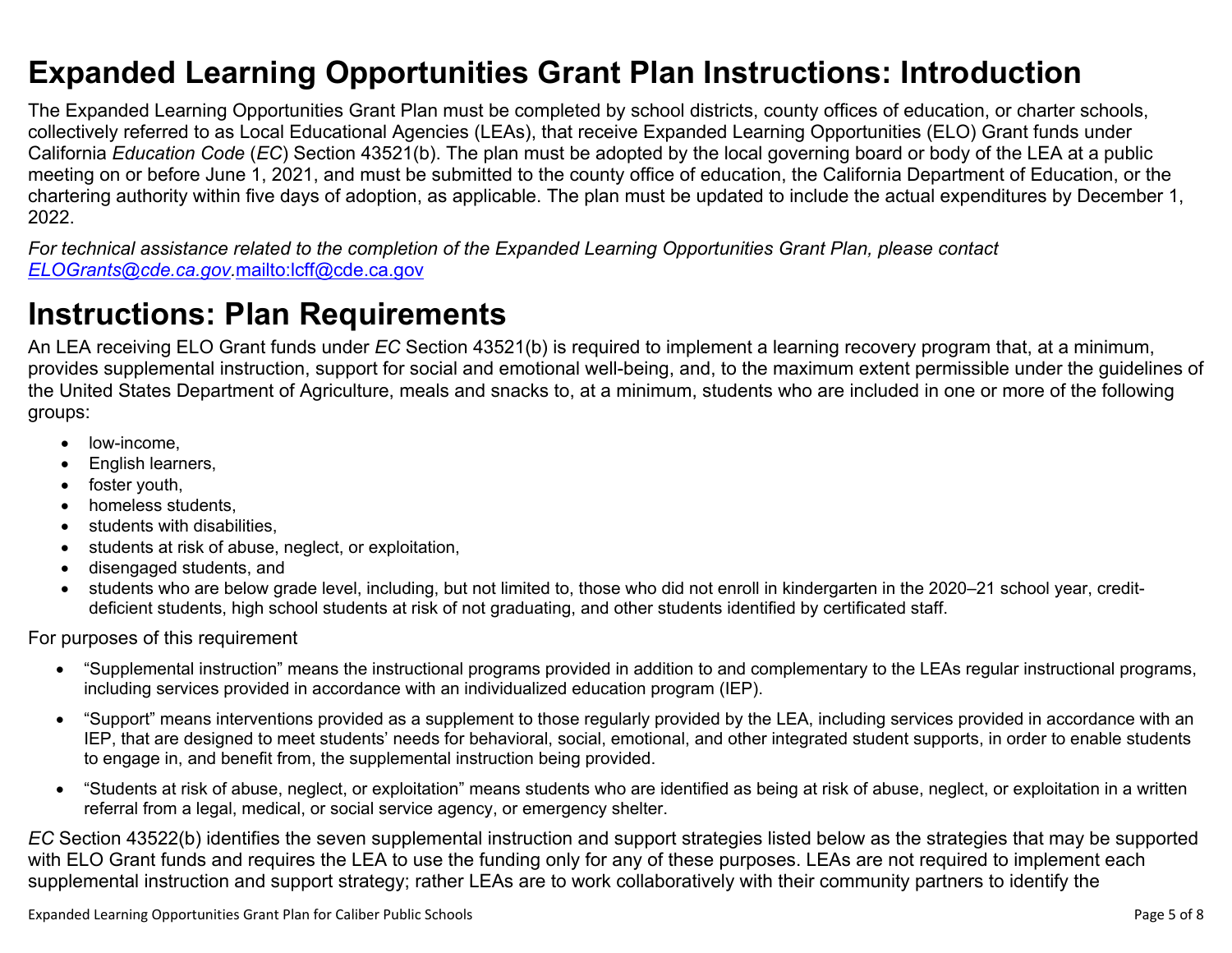supplemental instruction and support strategies that will be implemented. LEAs are encouraged to engage, plan, and collaborate on program operation with community partners and expanded learning programs, and to leverage existing behavioral health partnerships and Medi-Cal billing options in the design and implementation of the supplemental instruction and support strategies being provided (*EC* Section 43522[h]).

The seven supplemental instruction and support strategies are:

- 1. Extending instructional learning time in addition to what is required for the school year by increasing the number of instructional days or minutes provided during the school year, providing summer school or intersessional instructional programs, or taking any other action that increases the amount of instructional time or services provided to students based on their learning needs.
- 2. Accelerating progress to close learning gaps through the implementation, expansion, or enhancement of learning supports including, but not limited to, any of the following:
	- a. Tutoring or other one-on-one or small group learning supports provided by certificated or classified staff.
	- b. Learning recovery programs and materials designed to accelerate student academic proficiency or English language proficiency, or both.
	- c. Educator training, for both certificated and classified staff, in accelerated learning strategies and effectively addressing learning gaps, including training in facilitating quality and engaging learning opportunities for all students.
- 3. Integrated student supports to address other barriers to learning, such as the provision of health, counseling, or mental health services, access to school meal programs, before and after school programs, or programs to address student trauma and social-emotional learning, or referrals for support for family or student needs.
- 4. Community learning hubs that provide students with access to technology, high-speed internet, and other academic supports.
- 5. Supports for credit deficient students to complete graduation or grade promotion requirements and to increase or improve students' college eligibility.
- 6. Additional academic services for students, such as diagnostic, progress monitoring, and benchmark assessments of student learning.
- 7. Training for school staff on strategies, including trauma-informed practices, to engage students and families in addressing students' socialemotional health needs and academic needs.

As a reminder, *EC* Section 43522(g) requires that all services delivered to students with disabilities be delivered in accordance with an applicable IEP.

### **Fiscal Requirements**

The following fiscal requirements are requirements of the ELO grant, but they are not addressed in this plan. Adherence to these requirements will be monitored through the annual audit process.

- The LEA must use at least 85 percent (85%) of its apportionment for expenditures related to providing in-person services in any of the seven purposes described above.
- The LEA must use at least 10 percent (10%) of the funding that is received based on LCFF entitlement to hire paraprofessionals to provide supplemental instruction and support through the duration of this program, with a priority for full-time paraprofessionals. The supplemental instruction and support provided by the paraprofessionals must be prioritized for English learners and students with disabilities. Funds expended to hire paraprofessionals count towards the LEAs requirement to spend at least 85% of its apportionment to provide in-person services.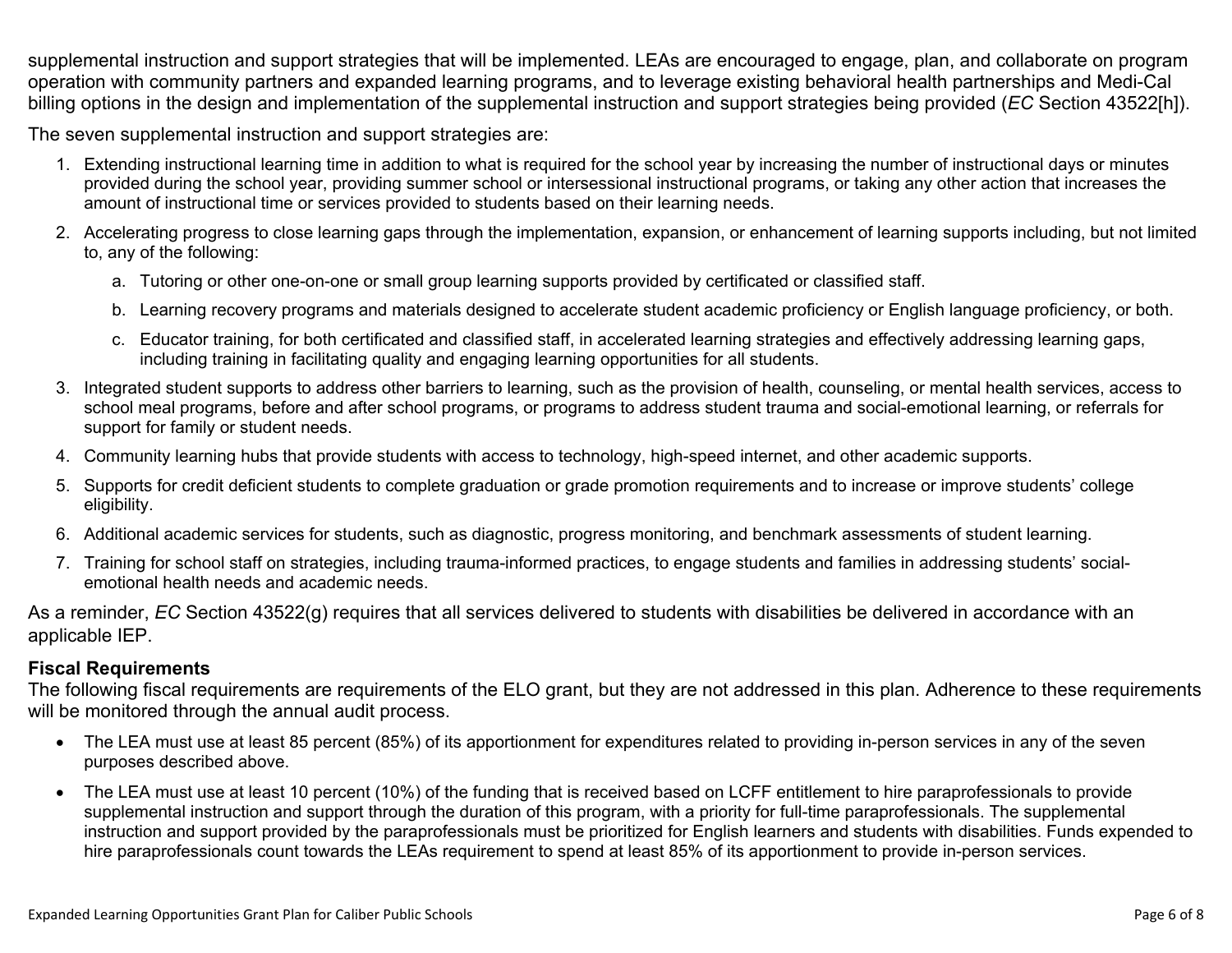<span id="page-6-0"></span> An LEA may use up to 15 percent (15%) of its apportionment to increase or improve services for students participating in distance learning or to support activities intended to prepare the LEA for in-person instruction, before in-person instructional services are offered.

# **Instructions: Plan Descriptions**

Descriptions provided should include sufficient detail yet be sufficiently succinct to promote a broad understanding among the LEA's local community.

### <span id="page-6-1"></span>**A description of how parents, teachers, and school staff were involved in the development of the plan**

Describe the process used by the LEA to involve, at a minimum, parents, teachers, and school staff in the development of the Expanded Learning Opportunities Grant Plan, including how the LEA and its community identified the seven supplemental instruction and support strategies that will be implemented. LEAs are encouraged to engage with community partners, expanded learning programs, and existing behavioral health partnerships in the design of the plan.

#### <span id="page-6-2"></span>A description of how parents and guardians of students will be informed of the opportunities for supplemental instruction and **support.**

Describe the LEA's plan for informing the parents and guardians of students identified as needing supplemental instruction and support of the availability of these opportunities, including an explanation of how the LEA will provide this information in the parents' and guardians' primary languages, as applicable.

### <span id="page-6-3"></span>**A description of how students will be identified and the needs of students will be assessed**

Describe the LEA's plan for identifying students in need of academic, social-emotional, and other integrated student supports, including the LEA's plan for assessing the needs of those students on a regular basis. The LEA's plan for assessing the academic needs of its students may include the use of diagnostic and formative assessments.

As noted above in the Plan Requirements, "other integrated student supports" are any supports intended to address barriers to learning, such as the provision of health, counseling, or mental health services, access to school meal programs, before and after school programs, or programs to address student trauma and social-emotional learning, or referrals for support for family or student needs.

### <span id="page-6-4"></span>**A description of the LEA's plan to provide supplemental instruction and support**

Describe the LEA's plan for how it will provide supplemental instruction and support to identified students in the seven strategy areas defined in the Plan Requirements section. As a reminder, the LEA is not required to implement each of the seven strategies; rather the LEA will to work collaboratively with its community to identify the strategies that will be implemented. The plan must include a description of how supplemental instruction and support will be provided in a tiered framework that bases universal, targeted, and intensive supports on students' needs for academic, social-emotional, and other integrated student supports. The plan must also include a description of how the services will be provided through a program of engaging learning experiences in a positive school climate.

As a reminder, *EC* Section 43522(g) requires that all services delivered to students with disabilities be delivered in accordance with an applicable individualized education program. Additionally, LEAs are encouraged to collaborate with community partners and expanded learning programs, and to leverage existing behavioral health partnerships and Medi-Cal billing options in the implementation of, this plan (*EC* Section 43522[h]).